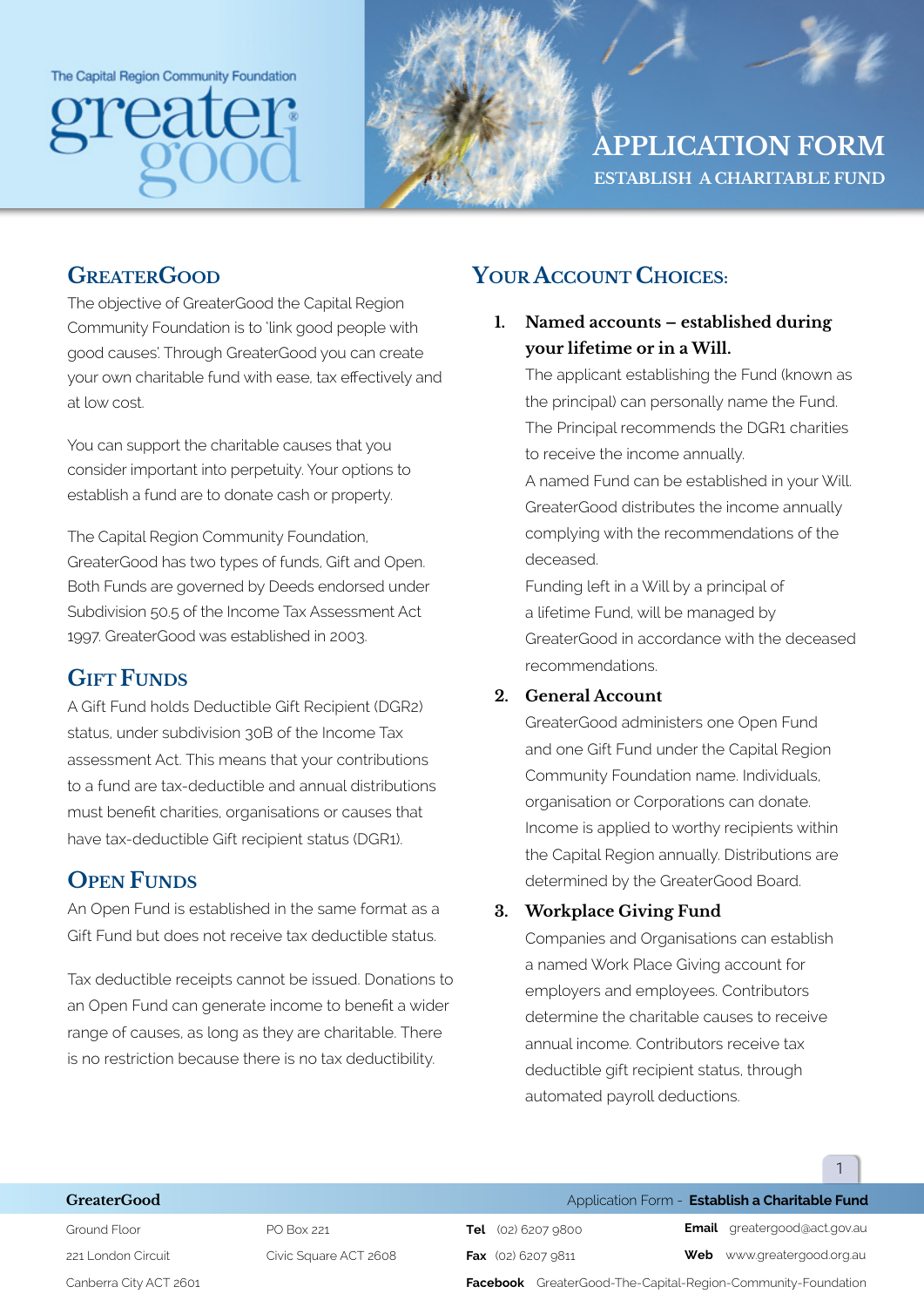The Capital Region Community Foundation





**APPLICATION FORM ESTABLISH A CHARITABLE FUND**

## **BOARD**

GreaterGood has a board of responsible persons, who contribute their time and expertise voluntarily and who advise the Trustee in aspects of charitable administrations.

#### **ADMINISTRATION**

The Public Trustee and Guardian for the ACT is responsible for the day-to-day administration of the Capital Region Community Foundation, GreaterGood.

#### **AUDITOR**

The Deeds appoint the ACT Auditor-General to undertake annual audits of the fnancial statements of both the Funds.

## **DISTRIBUTIONS**

Under the Taxation Guidelines, Public Ancillary Funds are required to distribute a minimum 4% of their generated income on an annual basis for Gift Funds. The Open and Gift Fund accounts receive investment income quarterly and distributions to recommended charities are undertaken annually beginning April each year. Capital distributions can also be considered if required.

## **CONSULTATION**

GreaterGood will contact the principal/s of lifetime accounts on an annual basis to establish that the primary recipient DGR1 or a subsequent DGR1 are the recommended charities to receive the annual income.

## **FEES AND CHARGES**

There are no legal or set up costs. Fund management of 5.5% is applied to the income received from investment. This covers the Trustees appointed external fund manager's fees.

#### **ACCOUNTABILITY**

Statements of accounts are distributed at the end of each fnancial year to the principal by the preferred mode of correspondence. Statements can be requested more frequently by the principal if required.

# **DONATIONS TO YOUR FUND**

The following options are available for donations:

• **Visa or Master Card:**

Via the GreaterGood website – donation page Amounts between \$2.00 and \$5,000. Reference: GreaterGood or your account reference number

• **Cheques can be posted to:** GreaterGood PO Box 221 Civic Square ACT 2608

#### • **Direct Deposit:**

Account Name: Public Trustee and Guardian Common Fund BSB: 062-920 Account No: 1003 6944 Reference: your account reference number and/or your fund name

#### • **Contact Information:**

Phone: 62079800 Fax: 62079811 Web: www.greatergood.org.au Email: greatergood@act.gov.au

#### **GreaterGood Application Form - Establish a Charitable Fund**

Ground Floor 221 London Circuit Canberra City ACT 2601 PO Box 221 Civic Square ACT 2608 **Tel** (02) 6207 9800 **Fax** (02) 6207 9811

**Email** greatergood@act.gov.au

**Web** www.greatergood.org.au

 $\mathfrak{D}$